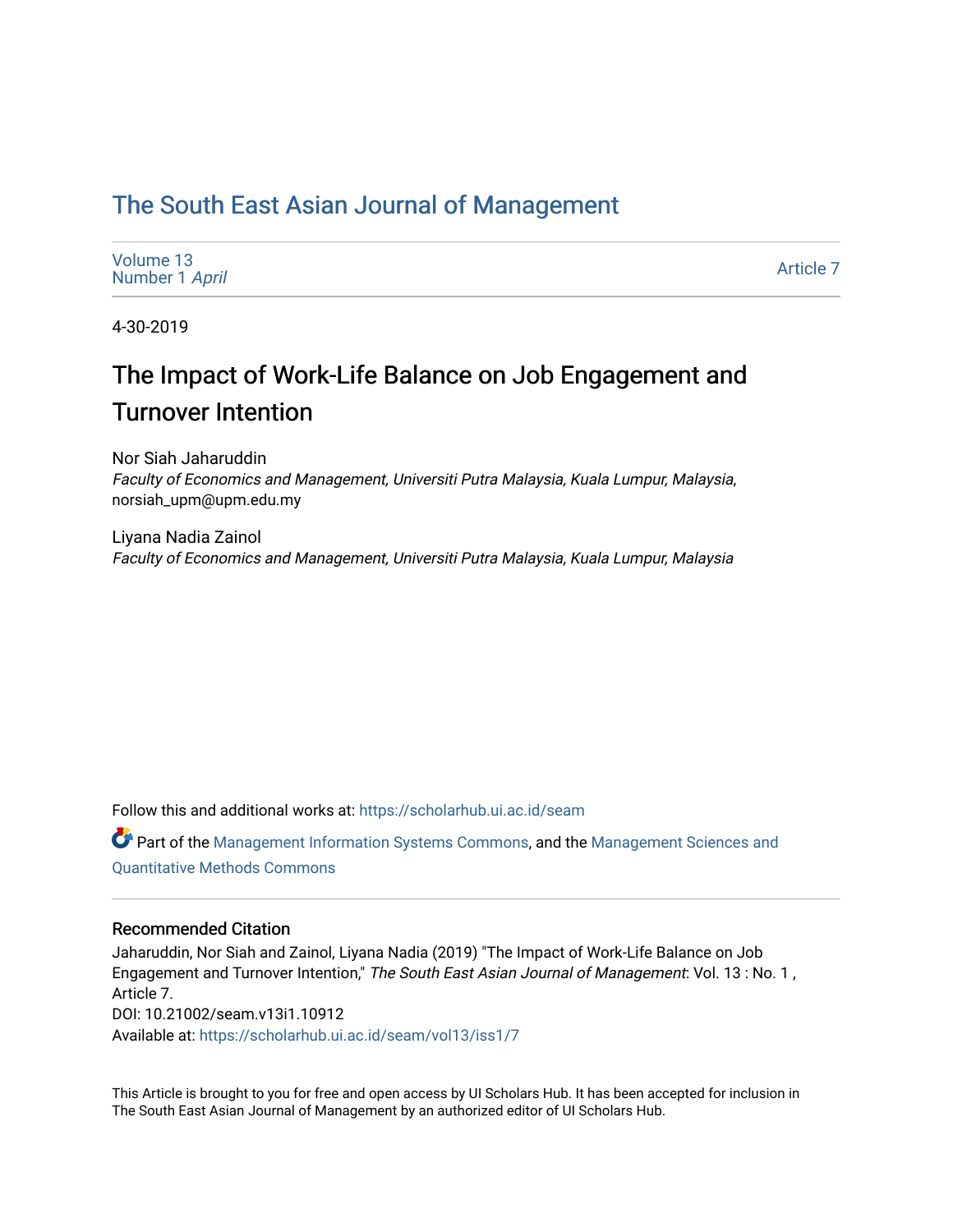SEAM 13, 1

# **The Impact of Work-Life Balance on Job Engagement and Turnover Intention**

Nor Siah Jaharuddin\* and Liyana Nadia Zainol *Faculty of Economics and Management, Universiti Putra Malaysia Kuala Lumpur, Malaysia*

#### **Abstract**

**Research Aims** - Work-life balance (WLB) and employee engagement are regarded as factors or catalysts with the potential to ensure a firm's continuous growth. Hence, imbalance between work and personal life causes higher stress that might lead to greater turnover intention among employees. As such, employees' ability to achieve WLB with organisational support should lead to higher job engagement, commitment and better job performance. This study examines a holistic view of the link between WLB, job engagement and turnover intention.

**Design/Methodology/Approach** - Data was gathered using a quantitative study by distributing a questionnaire survey to 213 executive employees in Klang Valley, Malaysia.

**Research Findings** - Interestingly, the findings revealed a direct relationship between work-life conflicts and job engagement and turnover intention. There is also a significant correlation of job engagement to employees' turnover intention. However, no mediation effect of job engagement is found between WLB and turnover intention.

**Theoretical Contribution/Originality** - This study links all the three variables—WLB, job engagement and turnover intention—in a holistic way.

**Managerial Implications in the Southeast Asian Context** - It is imperative to have WLB practices in organisations to support employees in order to ensure their well-being and thus, increase their engagement and retention. These findings, discovered among executives in Malaysia, provide recommendations to practitioners on this topic, including companies and regulatory bodies.

**Research Limitations and Implications** - Most of the samples were drawn from the millennial generation; their expectations towards work life intervals might be different from mature adults.

**Keywords** - work-life balance, job engagement, turnover intention

#### **INTRODUCTION**

The concept of work/life balance (WLB) has been an increasingly popular topic when discussing employment. WLB means an employee is achieving balance between work, home and other life roles (Karthik, 2013; Soomro, 2018). WLB is essential in achieving psychological, emotional and cognitive stability of employees, which promotes organisational effectiveness. Many organisations in recent history have developed a strategy of rewarding long hours and organisational commitment, which has thus resulted in work-life conflict (defined as the inability to divide time between personal life and work life) that leads to exhaustion and stress among employees. Poor WLB has negative consequences on employees' health and wellbeing, as well as organisations' performance (Shaffer et al., 2016; Beauregard & Henry, 2009). Hence, an imbalanced between work and personal life causes higher stress that might lead to greater turnover intention among employees, as well (Kumara & Fasana, 2018; Smith & Gardner, 2007). As such, employees' ability to

The South East Asian Journal of Management Vol. 13 No. 1, 2019 pp. 106-118

### **106**

Revised 30 April 2019 Accepted 30 April 2019

<sup>\*</sup>The corresponding author can be contacted at: norsiah\_upm@upm.edu.my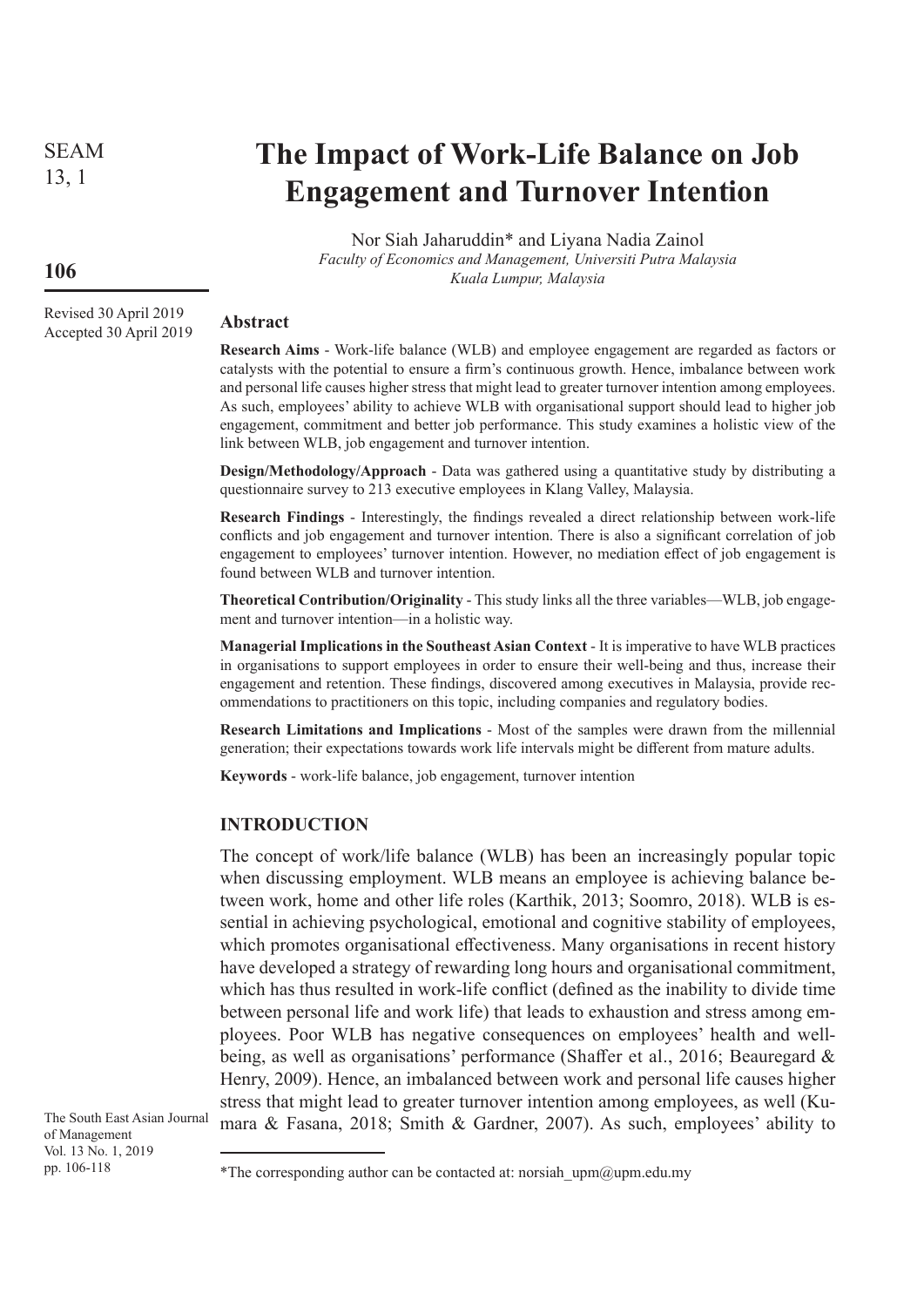achieve WLB with organisational support should lead to higher job engagement, greater commitment and better job performance (Bhalerao, 2013).

Initially, (Andrew & Sofian, 2012; Kahn, 1990) proposed that personal engagement occurs when people bring their personal selves to performing their work roles. Engaged employees express their authentic selves through physical involvement, cognitive awareness and emotional connections. Conversely, many people nowadays, do not have the opportunity to choose their ideal job and must take employment as a necessity. Without freedom in job preference, employees may feel less passion and responsibility towards work. Disengaged employees distance themselves from their roles, and suppress their personal involvement in the physical, cognitive and emotional aspects of their work (Maslach, Schaufeli, & Leiter, 2001). If such a situation is prolonged and no drastic action is taken to address the issue of WLB, it could lead to high turnover intention and job-hopping among employees (Kumara & Fasana, 2018). Indirectly, this affects not only organisational performance, but a nation's economy as a whole.

Employee turnover intention had been a serious and continuous problem in the human resource management of many developing countries (Chan et al.*,* 2010; Goh 2012). Even though it is ranked  $8<sup>th</sup>$  among 26 economies in the Asia Pacific region (GCR, 2018), Malaysia's economic growth in 2018 was slowest at 4.7%, due to the persistently weak external environment (MIER, 2019). Hence, the outlook on consumerism still remains high due to the concern of the so-called 'high cost of living', on top of prices of which are all on a rising trend. All of these pressures resulted in both parents become part of workforce and potentially transform traditional culture-specific family roles (Brink & De la Rey, 2001). Without worklife balance in an organisation, an engagement will be more difficult to achieve and this will eventually increase the turnover intention (Saeed, 2013).

While there are many past studies on WLB, job engagement and turnover intention, there is lack of studies examine all these three variables together in a single study, especially in Malaysia context. Imperatively, this study aims to examine the holistic view between WLB, job engagement and turnover intention simultaneously.

#### **LITERATURE REVIEW**

Research has consistently demonstrated that employees often experience conflict between their working and personal lives. WLB is rooted in an employee's need to strike a healthy balance between the desire to participate fully in the labour market while giving the best to loved ones—in essence, between one's profession and personal responsibilities (Lavoie, 2014; Bhalerao, 2013). Thus, WLB, in its explicit meaning, is defined as an acceptable level of participation in the multiple roles in a person's life (Lingard et al., 2012). Past studies found that WLB is related to higher levels of job satisfaction, life satisfaction and better mental health (Haar et al., 2014). The more control employees feel over their life, the more they are able to balance and commit to work and family.

The Impact of Work-Life Balance

**107**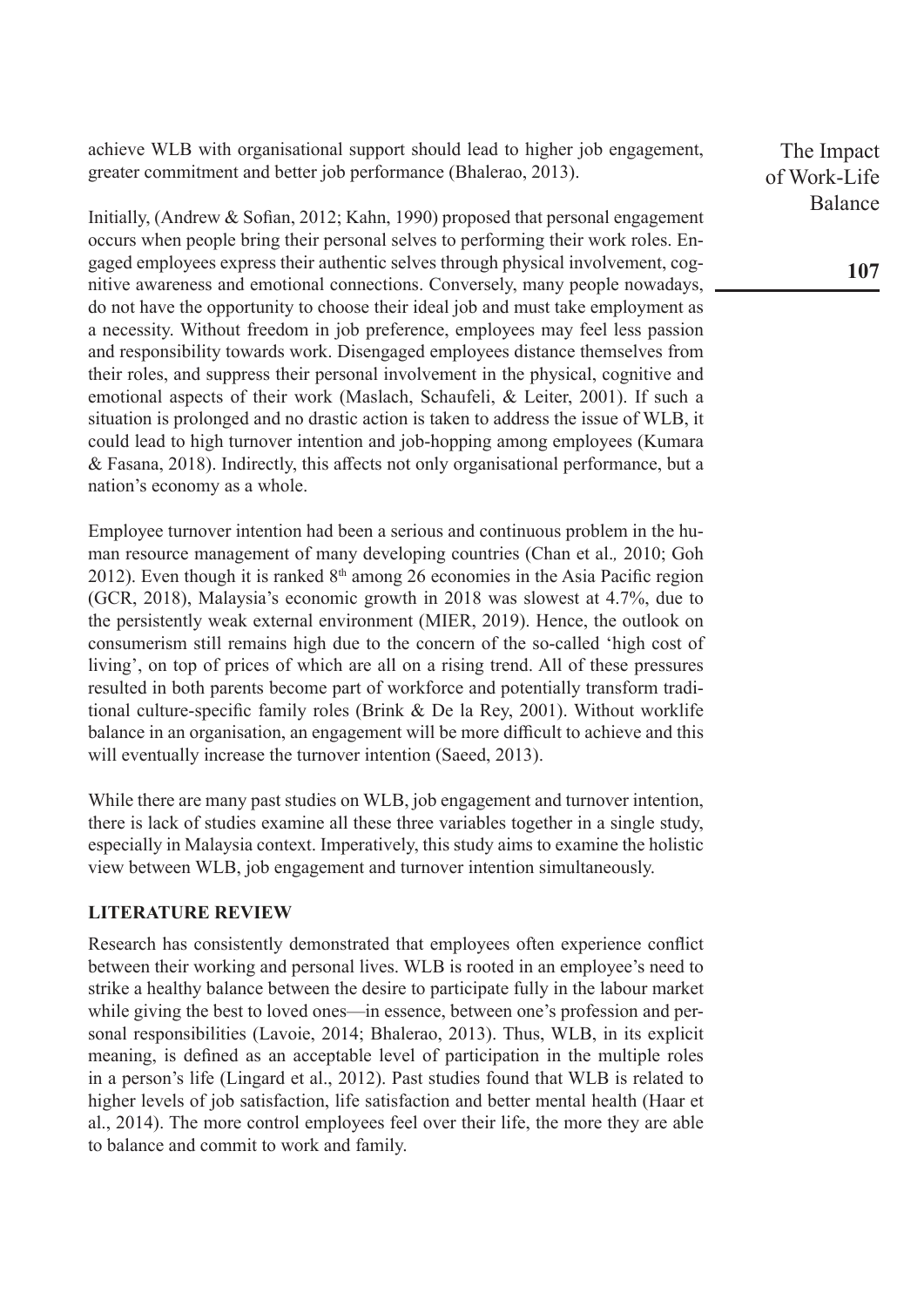Consequently, employee engagement is defined as a positive attitude held by an employee towards the organisation and its values (Mayo, 2016; Markwick, 2009). An engaged employee is aware of the business context and works with colleagues to improve performance within the job for the benefit of the organisation (Jose & Mampilly, 2012; Abraham, 2012). SEAM 13, 1

> Past research shows that the outcomes of employee engagement helps in increasing retention and productivity, customer satisfaction, profitability and job satisfaction outcomes that are very positive for an organisation (Kumar & Pansari, 2015; Anitha, 2014; Perrin, 2003). In short, engaged employees say good things about working at an organisation, stay at that organisation and strive to give extra efforts. Schneider (2008) states that companies with the proper right engagement conditions have accomplish something that competitors will find very difficult to imitate.

In recent years, companies are increasingly becoming aware of the need to embrace the concept of WLB which is found to be very important to attracting and retaining talent (Ruth et al., 2007; Ojo et al., 2014; Suifan et al. 2016). Deficiency of attentiveness and insufficiency of engagement with jobs will lead to employee turnover in the long run (Saeed, 2014; Noor, 2011). By definition, turnover intention is an employee's thoughts of quitting and willingness to seek another job outside of the organisation. When turnover intention becomes actual turnover, it is extremely expensive to an organisation due to the costs associated induction and training, developing, maintaining and retaining employees in an organisation. An employee with the intention to leave is usually disengaged with the job and has lower productivity (Ahuja, 2014; Heikkeri, 2010).

Based on Figure 1, this research is focused on WLB and job engagement and their impact on employee turnover intention.

Accordingly, Arshad & Puteh (2015) and Bhalerao (2013) state that achieving WLB and job engagement leads to higher job engagement, thus reduce the turnover intention among employees.

#### **RESEARCH METHOD**

The target population is employees at the executive level and higher in the Klang Valley. A survey method was adopted and questionnaires were distributed to employees in two places in Klang Valley (Selangor and Wilayah Persekutuan Kuala Lumpur) since these two states have the highest density of industry in Malaysia. Respondents include both genders, both married and single, with and without children. The rationale behind this selection was the argument by Joseph and Grzywacz



**Figure 1.** Conceptual Framework

**108**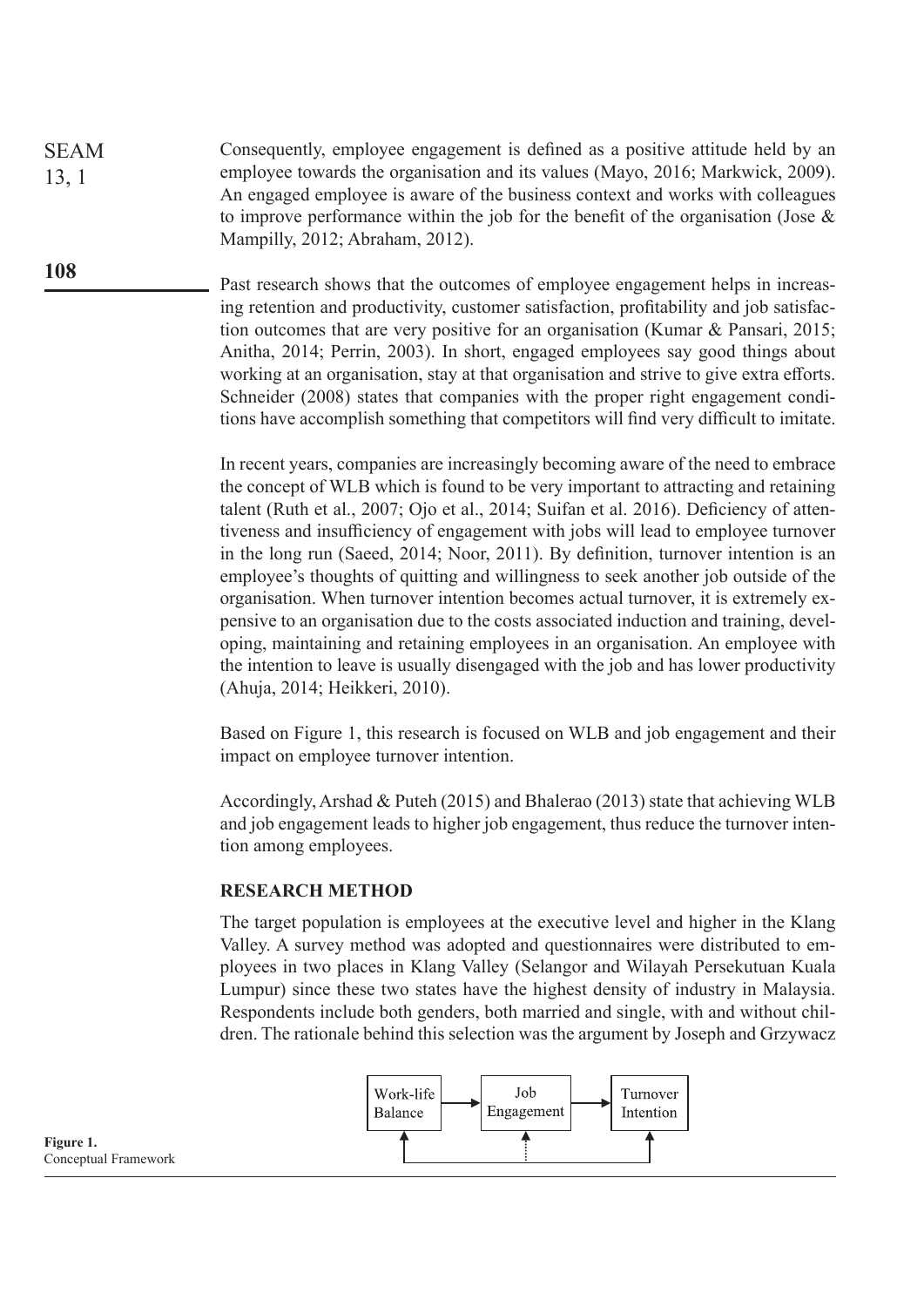| (2005) that single and childless employees also have significant commitments to<br>their families. | The Impact              |
|----------------------------------------------------------------------------------------------------|-------------------------|
|                                                                                                    | of Work-Life<br>Balance |
| Based on the prior research and intention of this study, the following hypotheses<br>are derived:  |                         |
| Hypothesis 1: There is a positive relationship between WLB and job engagement.                     | 109                     |
| Hypothesis 2: WLB is correlated with turnover intention.                                           |                         |

- Hypothesis 3: Job engagement is correlated with turnover intention.
- Hypothesis 4: Job engagement acts as a mediating factor between work/life balance and turnover intention.

Out of 300 selected respondents, using a stratified sampling according to location, only 213 replies returned complete questionnaires. The survey instrument with well-established scales was derived and adapted from previous research, as shown in Table 1. Based on a five-response Likert scale  $(1 = never, 2 = rarely, 3 = some$ times, 4 = often, 5 = always), respondents were asked to choose the best answer for each statement.

| <b>JOB ENGAGEMENT</b>                                                                                      | Utrecht Work Engagement Scale |                                           |
|------------------------------------------------------------------------------------------------------------|-------------------------------|-------------------------------------------|
| At work, I feel that I am bursting with energy.                                                            | (Schaufeli & Bakker, 2003)    |                                           |
| At my job, I feel strong and vigorous.                                                                     |                               |                                           |
| I am enthusiastic about my job.                                                                            |                               |                                           |
| My job inspires me.                                                                                        |                               |                                           |
| When I get up in the morning, I feel like going to work.                                                   |                               |                                           |
| I feel happy when I am working intensely.                                                                  |                               |                                           |
| I am proud of the work I do.                                                                               |                               |                                           |
| I am immersed in my work.                                                                                  |                               |                                           |
| I get carried away when I am working                                                                       |                               |                                           |
| <b>WORK/LIFE BALANCE</b>                                                                                   | Hayman (2005)                 |                                           |
| I often neglect my personal needs because of the demands of my work.                                       |                               |                                           |
| My personal life suffers because of my work.                                                               |                               |                                           |
| I have to miss out on important personal activities because of my work.                                    |                               |                                           |
| I come home from work too tired to do things I like to do.                                                 |                               |                                           |
| My job makes it difficult to maintain the kind of personal life I would like.                              |                               |                                           |
| I'm forced to work extra hours.                                                                            |                               |                                           |
| My workload is too heavy.                                                                                  |                               |                                           |
| I wish I could work at an easier pace.                                                                     |                               |                                           |
| My workload is affected by things I can't control.                                                         |                               |                                           |
| My job's demands on my time are excessive.                                                                 |                               |                                           |
| <b>TURNOVER INTENTION</b>                                                                                  | Rizwan et al. (2014)          |                                           |
| I want to quit my job at this organisation.                                                                |                               |                                           |
| I am actively seeking employment elsewhere.                                                                |                               | Table 1.                                  |
| If an opportunity to work at another organisation was available, I would leave<br>my current organisation. |                               | Description of the research<br>instrument |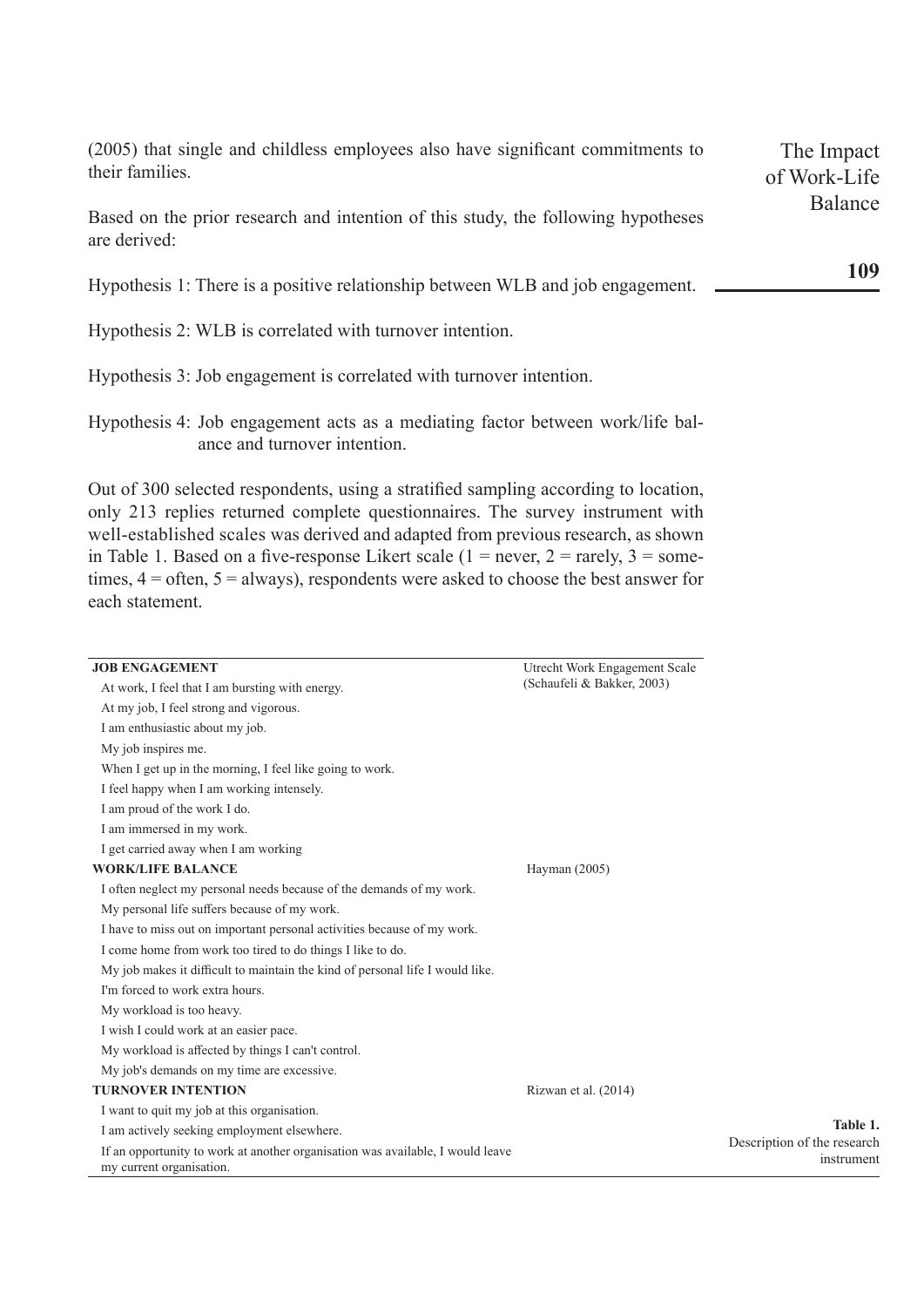#### **RESULT AND DISCUSSION**  SEAM

Table 2 depicts the demographic profile of the respondents, based on gender, age, marital status and work experience. Out of 213 respondents, 51.6% are female and 48.4% are male. Majority of the respondents (70.0%) are in the range age group between 21 to 30 years with at least Bachelor's Degree. About 64% of them are still not married and worked in private sectors in the position of executive with the working experience below 5 years. 13, 1 **110**

|                        | Demographic Information | Frequency $(N=213)$ | Percentage $(\% )$ |
|------------------------|-------------------------|---------------------|--------------------|
|                        | Gender                  |                     |                    |
|                        | Male                    | 103                 | 48.4               |
|                        | Female                  | 110                 | 51.6               |
|                        | Age                     |                     |                    |
|                        | $21 - 30$               | 149                 | 70.0               |
|                        | $31 - 40$               | 64                  | 30.0               |
|                        | <b>Marital status</b>   |                     |                    |
|                        | Single                  | 135                 | 63.3               |
|                        | Married/Divorced        | 78                  | 36.7               |
|                        | Work experience         |                     |                    |
|                        | Less than 1 year        | 62                  | 29.1               |
| Table 2.               | $1-5$ years             | 106                 | 49.8               |
| Profile of Respondents | $6-10$ years            | 16                  | 7.5                |
|                        | 11 years and above      | 29                  | 13.6               |

Meanwhile, Table 3 shows a reliability analysis of the study. Reliability is concerned with estimates of the degree to which a measurement is free of random or unstable error (Mark et al., 2016) If the Cronbach's alpha is greater than .70, then the reliability is acceptable; above .80 indicates good reliability and above .90 indicates the reliability is excellent (Mohsen & Reg, 2011; Hair et al., 2010). The result depicted in Table 3 signify the Cronbach's alpha ranged from .72 to .90, which indicate the reliability measures of all variables are acceptable.

|                                  | <b>Variables</b>   | Cronbach's Alpha $(N=213)$ |
|----------------------------------|--------------------|----------------------------|
| Table 3.<br>Reliability Analysis | Job Engagement     | 0.879                      |
|                                  | Work/life balance  | 0.925                      |
|                                  | Turnover intention | 0.867                      |

Table 4 shows the descriptive analysis of each variable. The findings show that job engagement for the respondents has the highest mean (3.73), follow by WLB (2.88) and turnover intention (2.68). Sounders (2009) suggests that correlations allow a researcher to assess the strength and direction of the relationships between continuous variables. Correlations reach statistical significance when  $p < 0.05$  and the strength of the relationship is considered small when  $r = .10$  to .29, medium when r  $=$  .30 to .49 and large when  $r = .50$  to 1.0 (Donald & Pamela, 2013).

|                                  | Variable           | Mean   | Standard deviation |
|----------------------------------|--------------------|--------|--------------------|
| Table 4.<br>Descriptive analysis | Job engagement     | 3.7298 | 0.58806            |
|                                  | Work/life balance  | 2.8765 | 0.94195            |
|                                  | Turnover intention | 2.6808 | 1.12169            |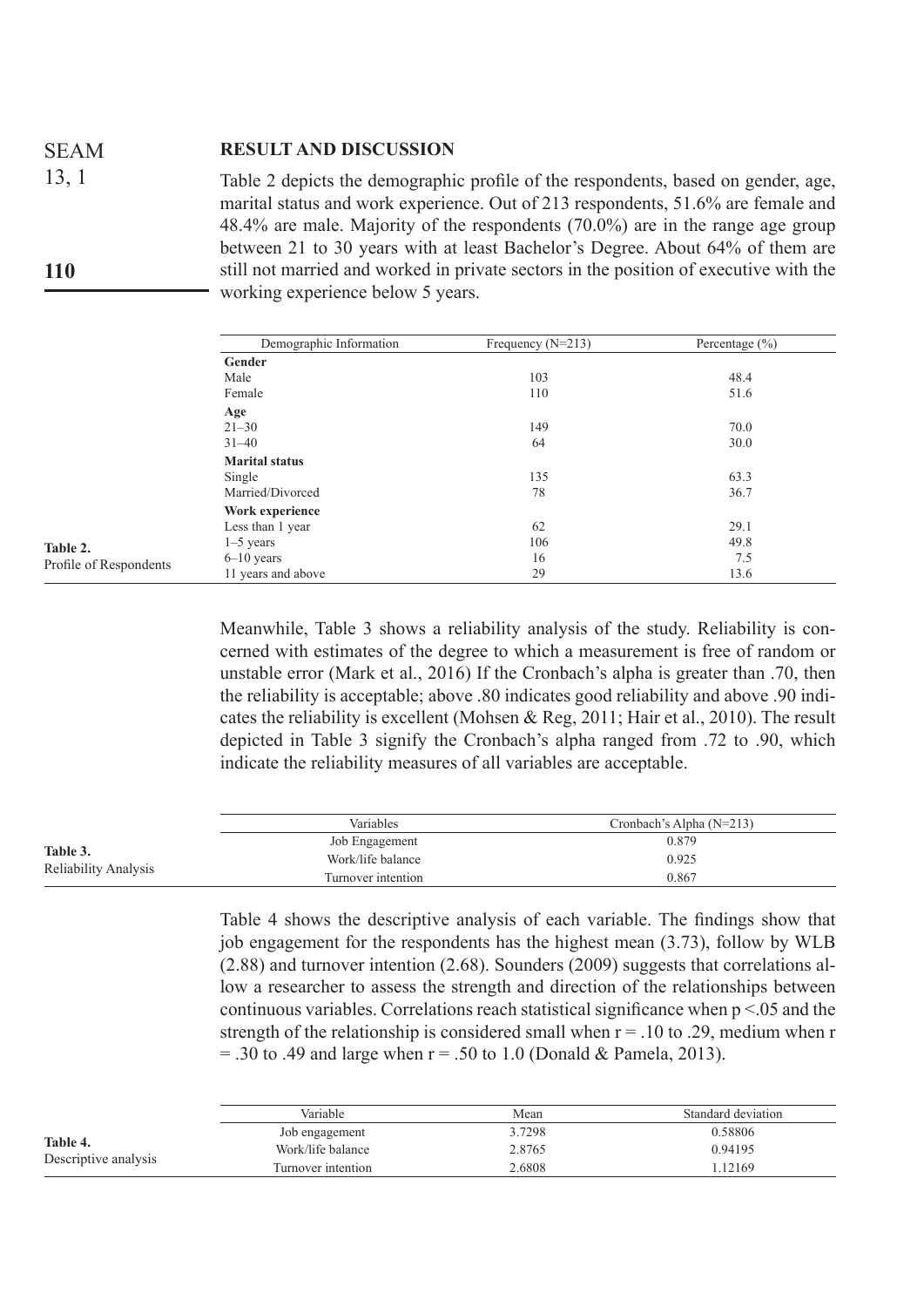Hypothesis 1 proposed that there is a positive relationship between WLB and job engagement. The results of the simple regression analysis in Table 5 shows  $R^2 =$ .018, which implies that 1.8% of the variance in job engagement is significantly explained by WLB. Subsequently, Table 5 shows a medium good fit (R-value=.135,  $p=0.049$ ,  $p<0.05$ ), which indicates that the higher the WLB experienced by individuals, the more engaged they are with their job (Table 6). A study by Bhalerao (2013) on the factors contributing to employee engagement on the bank employees in Tanzania shows that others than career growth and benefits, worklife balance has also played significant role in minimizing intention to quit among them. A study by Bhalerao (2013) on the factors contributing to employee engagement on the bank employees in Tanzania shows that others than career growth and benefits, worklife balance has also played significant role in minimizing intention to quit among them. Subsequently, a study by Alvi et al. (2014) on the bank employees in Pakistan has verifies that WLB is the good antecedent of employee job engagement. Thus, the result of this study is consistent with past research, thus Hypothesis 1 is supported.

| Model      | R                                                                                  | R Square | Adjusted R<br>Square | Std. Error of the<br>Estimate | Durbin-Watson      |                                                 |
|------------|------------------------------------------------------------------------------------|----------|----------------------|-------------------------------|--------------------|-------------------------------------------------|
|            | $0.135^{\rm a}$                                                                    | 0.018    | 0.014                | 0.93556                       | 2.068              | Table 5.                                        |
|            | a. Predictors: (Constant), Jobengagement<br>b. Dependent Variable: Worklifebalance |          |                      |                               |                    | Model Summary of Linear<br>Regression Analysisa |
| Model      | Sum of Squares                                                                     | df       | Mean Square          |                               | Sig.               |                                                 |
| Regression | 3.419                                                                              |          | 3.419                | 3.907                         | 0.049 <sup>b</sup> |                                                 |
| Residual   | 184.683                                                                            | 211      | 0.875                |                               |                    |                                                 |
| Total      | 188.102                                                                            | 212      |                      |                               |                    |                                                 |
|            | a. Dependent Variable: Worklifebalance                                             |          |                      |                               |                    | Table 6.<br>$\triangle N\cap VA$ Result         |

b. Predictors: (Constant), Jobengagement

Hypothesis 2 proposed that WLB is correlated with turnover intention. The results in Tables 7 and 8 show a simple regression with an  $\mathbb{R}^2$  value of .240, which implies that 24% of the variance in turnover intention is significantly explained by WLB. The model is found to have a good fit, with an R-value of .49 ( $p=0.00$ ,  $p < 0.01$ ), which indicates that the higher WLB that is experienced by individuals, the less likely want to move to another job. This finding is in line with past studies by Suifan et al. (2016) on medical-staff of private hospitals in Jordan which found that WLB had a significant negative direct effect on turnover intentions. Another study of Kumara and Fasana (2018) reported that turnover intention is one of the critical

| Model      | R                                                                                      | $R^2$ | Adjusted $\mathbb{R}^2$ | SE of Estimate | Durbin-Watson     |                                                |
|------------|----------------------------------------------------------------------------------------|-------|-------------------------|----------------|-------------------|------------------------------------------------|
|            | $0.490$ <sup>a</sup>                                                                   | 0.240 | 0.237                   | 0.82286        | 2.034             | Table 7.                                       |
|            | a. Predictors: (Constant), Turnoverintention                                           |       |                         |                |                   | Model Summary of Linear<br>Regression Analysis |
|            | b. Dependent Variable: Worklifebalance                                                 |       |                         |                |                   |                                                |
| Model      | Sum of Squares                                                                         | df    | Mean Square             |                | Sig.              |                                                |
| Regression | 45.235                                                                                 |       | 45.235                  | 66.808         | .000 <sup>b</sup> |                                                |
| Residual   | 142.867                                                                                | 211   | .677                    |                |                   |                                                |
| Total      | 188.102                                                                                | 212   |                         |                |                   |                                                |
|            | a. Dependent Variable: Worklifebalance<br>b. Predictors: (Constant), Turnoverintention |       |                         |                |                   | Table 8.<br><b>ANOVA Result</b>                |

The Impact of Work-Life Balance

**111**

ANOVA Result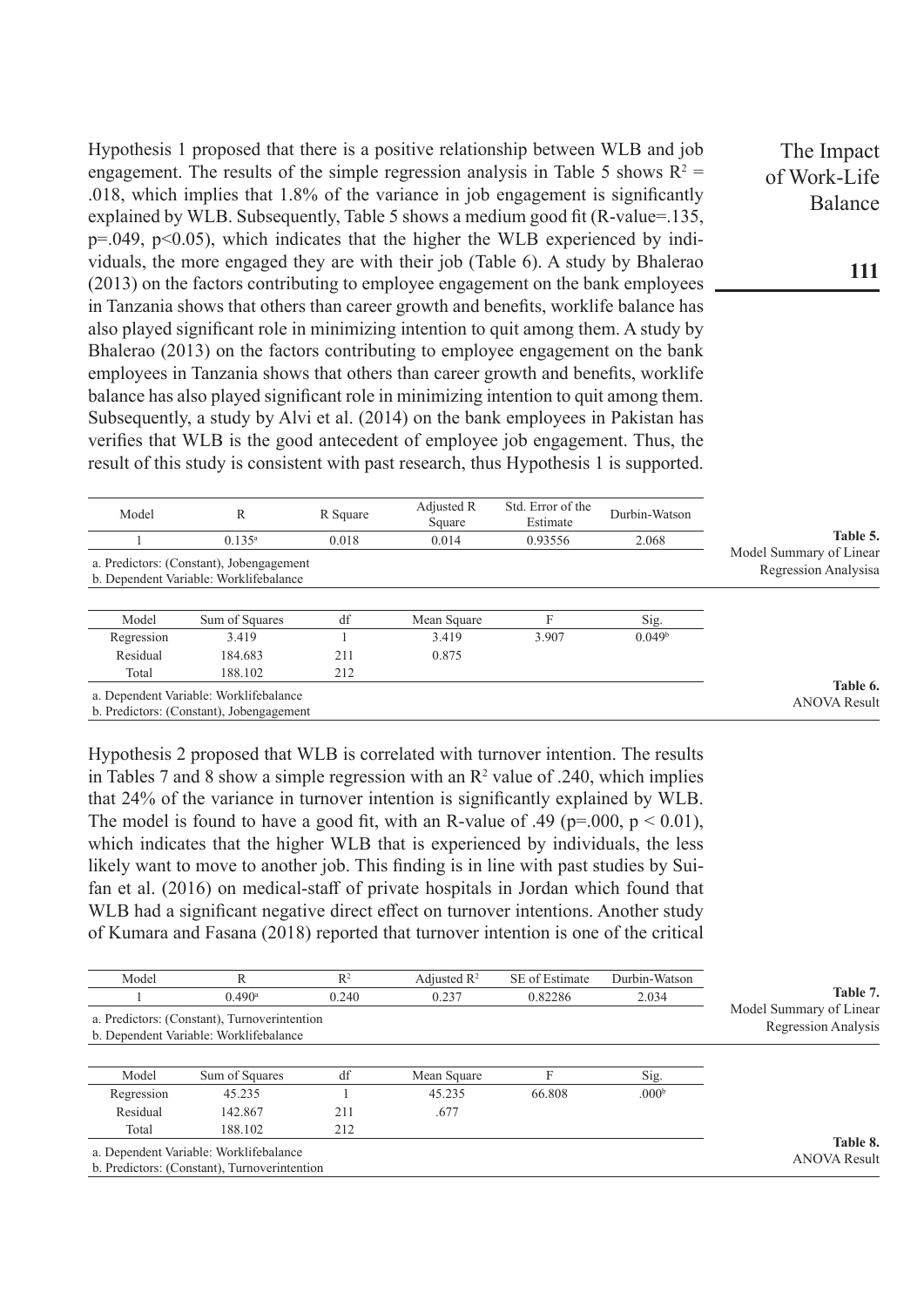problems on the employee of apparel industry. Consistently, the findings has further validate on a strong relationship between work life balance and turnover intention. Therefore, Hypothesis 2 is supported. SEAM 13, 1

Hypothesis 3 proposed that job engagement is correlated with turnover intention. Table 9 and Table 10 of simple regression output show an  $\mathbb{R}^2$  value of .112, which implies that 11.2% of the variance in turnover intention is significantly explained by job engagement. The model has good fit, with an R-value of .335 (p=.000, p  $< 0.01$ ), which indicates that the greater the job engagement experienced by individuals, the lower their intention to quit their jobs. The F-test in Table 8 also shows that there is a significant relationship between the two variables. A study by Biswakarma (2015) on the Nepalese Private Commercial Banks found the negative effects of employees' job engagement on the turnover intention of employees. The finding is also consistent with past studies by Zhao and Zhao (2017) and Kumar & Pansari (2015) that further verifies on the relationship between work engagement and turnover intentions. Therefore, Hypothesis 3 is supported. **112**

|                                                | Model                                                                                | R                                                                                    | $\mathbb{R}^2$ | Adjusted $\mathbb{R}^2$ | SE of Estimate | Durbin-Watson      |  |  |
|------------------------------------------------|--------------------------------------------------------------------------------------|--------------------------------------------------------------------------------------|----------------|-------------------------|----------------|--------------------|--|--|
| Table 9.                                       |                                                                                      | $0.335^a$                                                                            | 0.112          | 0.108                   | 1.05935        | 1.996              |  |  |
| Model Summary of Linear<br>Regression Analysis | a. Predictors: (Constant), Jobengagement<br>b. Dependent Variable: Turnoverintention |                                                                                      |                |                         |                |                    |  |  |
|                                                | Model                                                                                | Sum of Squares                                                                       | df             | Mean Square             | F              | Sig.               |  |  |
|                                                | Regression                                                                           | 29.947                                                                               |                | 29.947                  | 26.686         | 0.000 <sup>b</sup> |  |  |
|                                                | Residual                                                                             | 236.788                                                                              | 211            | 1.122                   |                |                    |  |  |
|                                                | Total                                                                                | 266.736                                                                              | 212            |                         |                |                    |  |  |
| Table 10.<br><b>ANOVA Result</b>               |                                                                                      | a. Dependent Variable: Turnoverintention<br>b. Predictors: (Constant), Jobengagement |                |                         |                |                    |  |  |

Hypothesis 4 proposed that job engagement acts as a mediating factor between worklife balance and turnover intention. The Sobel Test results (Table 11) show similar findings on the correlation between WLB and job engagement and between WLB and turnover intention, with a p-value<.05. However, the results indicate that job engagement has no mediating effects on the relation of WLB and turnover intention ( $z=1.7913$ ,  $p=0.0732$ ,  $p>0.05$ ), thus Hypothesis 4 is not supported. The result is explained by the youth unemployment rate in Malaysia which is quite high among the Asian country at around 10.8% in 2017 (The Star, Aug 2018). High competition in job seeking makes youth employees less demanding on the worklife balance arrangements by employer. While other studies found that worklife balance is not the only contributing factors on job engagement, but more significant to turnover intention (Bhalerao, 2013; Alvi et al., 2014).

#### **MANAGERIAL IMPLICATIONS IN THE SOUTH EAST ASIAN CONTEXT**

The findings of the study clearly show the importance of WLB in job engagement and employee retention. A study by Catalyst, a non-profit research firm, on 1,834 potential employees at multinational firms across Asia found that about half the respondents (both men and women) said they were having a tough time managing work and other aspects of their lives. The majority of respondents agreed that their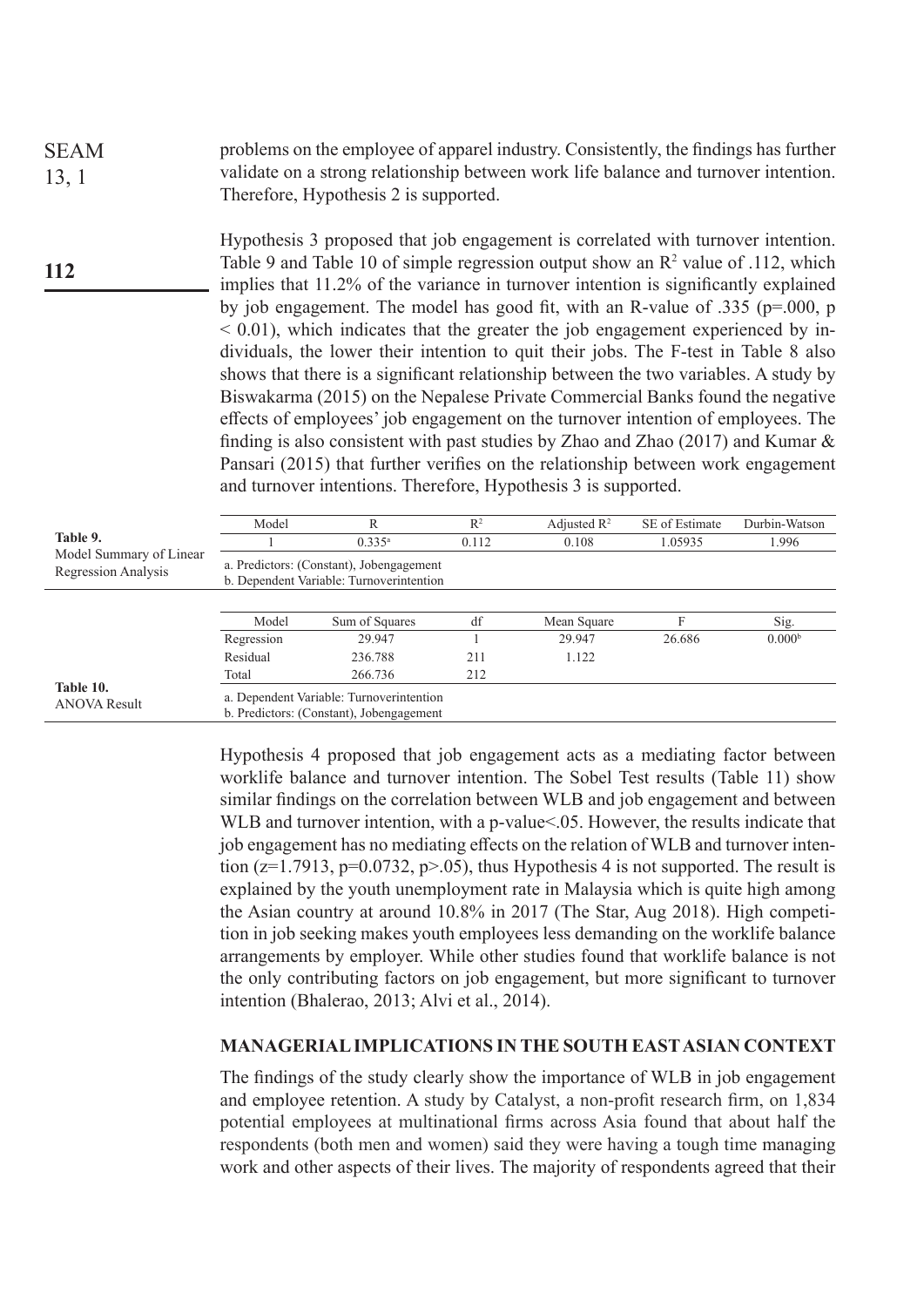companies did not provide enough flexibility and support to help balance the dual demands (The Wall Street Journal, May 2012). This situation is further exacerbated by the unfavourable global economic environment that has led to a widespread job crisis, an increased unemployment rate and wage suppression in developed countries (The Asian Review, Dec 2018; United Nations, 2011). Traditional culturespecific family roles that saw only one parent working have been fully transformed to families with two working parents, thus creating work/life imbalances that affect job engagement. Thus, it is imperative that organisations consider WLB practices to support employees to ensure their well-being, and thus, increase their engagement to their jobs.

#### **THEORETICAL IMPLICATIONS**

Based on the social exchange theory (Blau, 1964), there is a direct relationship between WLB, job engagement and turnover intention; however, this study found that job engagement is not a significant mediator. This might be attributable to the fact that many Malaysian companies do not practice the fundamentals of WLB.

| MATRIX procedure:<br>$Model = 4$<br>$Y = TI$<br>$X = WLB$<br>$M = JE$<br>Sample size<br>213 | OUTCOME: JOB ENGAGEMENT                 |            |                 |                |             |             |  |
|---------------------------------------------------------------------------------------------|-----------------------------------------|------------|-----------------|----------------|-------------|-------------|--|
| Model Summary                                                                               |                                         |            |                 |                |             |             |  |
| $\mathbb{R}$                                                                                | $R-sq$                                  | <b>MSE</b> | F               | df1            | df2         | p           |  |
| 0.1348                                                                                      | 0.0182                                  | 0.3411     | 3.9067          | 1              | 211         | 0.0494      |  |
| Model                                                                                       | coeff                                   | se         | t               | p              | <b>LLCI</b> | <b>ULCI</b> |  |
| constant                                                                                    | 3.9719                                  | 0.1289     | 30.8214         | $\mathbf{0}$   | 3.7179      | 4.2260      |  |
| <b>WLB</b>                                                                                  | $-0.0842$                               | 0.0426     | $-1.9765$       | 0.0494         | $-0.1681$   | $-0.0002$   |  |
| Model Summary                                                                               | OUTCOME: TURNOVER INTENTION             |            |                 |                |             |             |  |
| $\mathbb{R}$                                                                                | $R-sq$                                  | <b>MSE</b> | F               | df1            | df2         | p           |  |
| 0.5605                                                                                      | 0.3142                                  | 0.8711     | 48.0964         | $\overline{2}$ | 210         | $\theta$    |  |
| Model                                                                                       | $\mathrm{coeff}$                        | se         | $\mathbf t$     | p              | <b>LLCI</b> | <b>ULCI</b> |  |
| constant                                                                                    | 3.0764                                  | 0.4831     | 6.3686          | $\theta$       | 2.1241      | 4.0286      |  |
| JE                                                                                          | $-0.5225$                               | 0.1100     | $-4.7496$       | $\theta$       | $-0.7394$   | $-0.3056$   |  |
| <b>WLB</b>                                                                                  | 0.5400                                  | 0.0687     | 7.8623          | $\mathbf{0}$   | 0.4046      | 0.6754      |  |
| Direct effect of X on Y                                                                     | DIRECT AND INDIRECT EFFECTS             |            |                 |                |             |             |  |
| Effect                                                                                      | <b>SE</b>                               | t          | p               | <b>LLCI</b>    | <b>ULCI</b> |             |  |
| 0.54                                                                                        | 0.0687                                  | 7.8623     | $\mathbf{0}$    | 0.4046         | 0.6754      |             |  |
| Indirect effect of X on Y                                                                   |                                         |            |                 |                |             |             |  |
| Effect                                                                                      | Boot SE                                 | BootLLCI   | <b>BootULCI</b> |                |             |             |  |
| JE                                                                                          | 0.044                                   | 0.0259     | $-0.0001$       | 0.1022         |             |             |  |
|                                                                                             | Normal theory tests for indirect effect |            |                 |                |             |             |  |
| Effect                                                                                      | se                                      | Ζ          | p               |                |             |             |  |
| 0.044                                                                                       | 0.0246                                  | 1.7913     | 0.0732          |                |             |             |  |

The Impact of Work-Life Balance

**Table 11.**  Sobel Analysis Output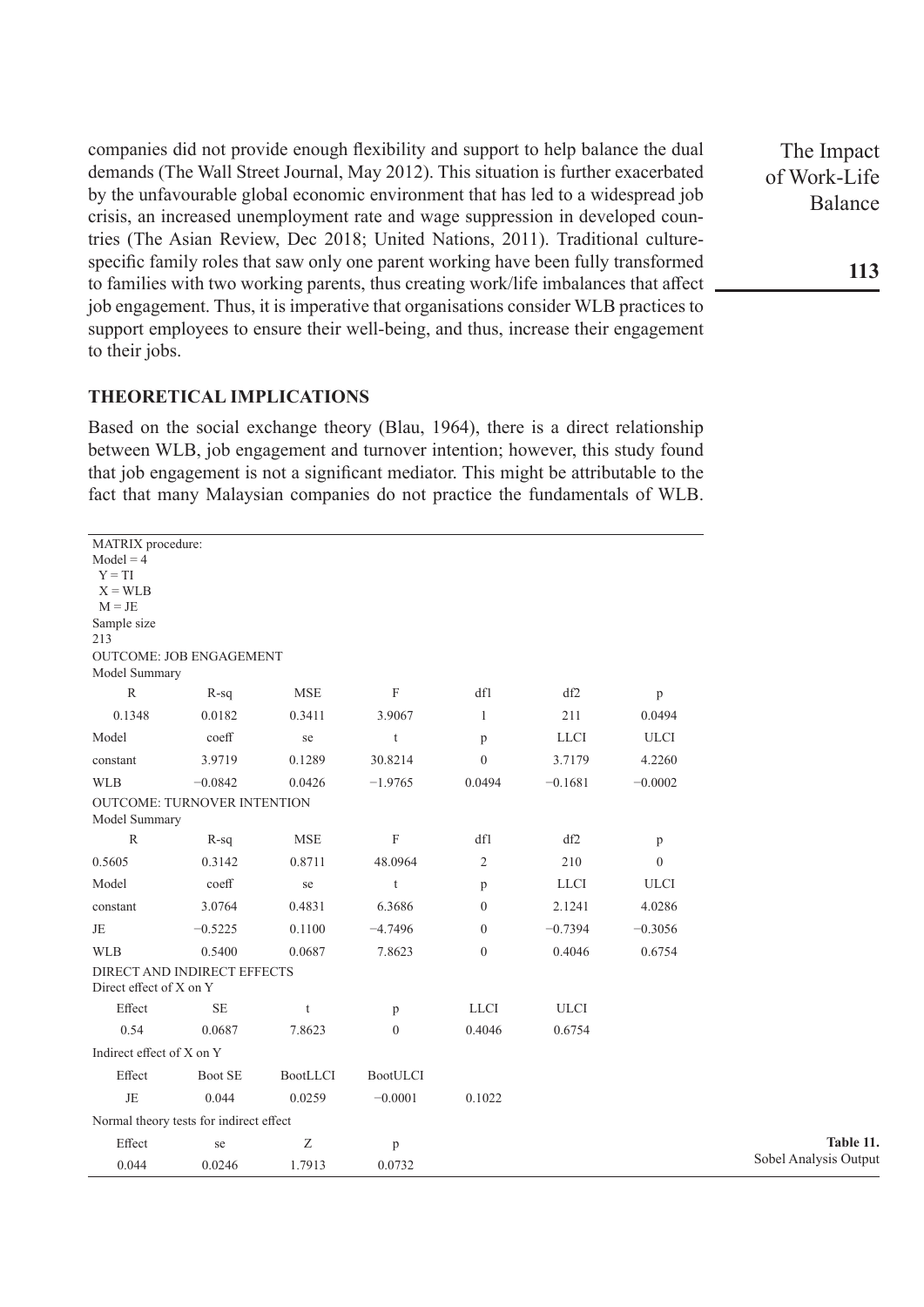According to Subramaniam and Selvaratnam (2010), even though Malaysia has implemented various types of leave entitlements, few WLB practices have been instituted by Malaysian companies. A gap still exists between the needs of employees and work performance requirements; suitable policies are not in place to address WLB of Malaysian workers. SEAM 13, 1

> Future research could address other variables that moderate the relationship, such as the characteristics of the respondents, type of organisations, level of top managerial support, or family circumstances. Seijts and Crim (2006) state that employees are more engaged when a company takes action to induce WLB. A limitation of this study is due to the sample that is mostly drawn from members of the millennial generation; this group may have different expectations towards work life intervals. It is likely that young, unmarried adults with no children may have very different WLB needs than those who are married with children. While most adults with families are trying to find a stable balance between work and personal life, millennials may want something more adventurous and exciting to balance against work. Thus, the characteristics of WLB for mature adults versus millennnials might be an interesting thing to explore in future study.

#### **CONCLUSION**

**114**

Past studies found that WLB has a number of positive outcomes, such job satisfaction, life satisfaction and better mental health (Haar et al., 2014). The more control employees feel they have over their lives, the more they are able to balance work and family. Hence, Golden (2006) and Bushra (2014) found that a proper balance between work and life demands is an antecedent for employee engagement, because factors of employers, such as caring about employees, placing employees' interests first and flexibility are predictors of employee engagement. Therefore, balancing one role will benefit the other role. Companies with engaged employees have higher productivity, profitability, growth, customer satisfaction and employee retention due to reduced turnover and less intention to leave the company. On the other hand, companies with disengaged employees suffer from wasted efforts and bleed talent; they earn less commitment from employees, face increased absenteeism, have lower customer orientation, see less productivity, have reduced operating margins and earn lower net profit margins (Markos, 2010). Engagement enables workers to be good leaders that carry on their work with responsibility. According to Schneider (2008), companies with the right engagement conditions have competitive advantages that others in the market find it difficult to imitate.

#### **References**

- Abraham, S. (2012). Job satisfaction as an antecedent to employee engagement, *SIES Journal of Management*, *8*(2), 27–36.
- Ahuja, S. (2016). *Employee Work Engagement: An Empirical Study of Higher Education Sector in Punjab.* Shodhganga@INFLIBNET, 13.
- Alvi, A. K., Cheema, Q. I., & Haneef, M. (2014). Does the relationship of work life balance and employee job engagement exist in banking sector of Pakistan? *Sci-*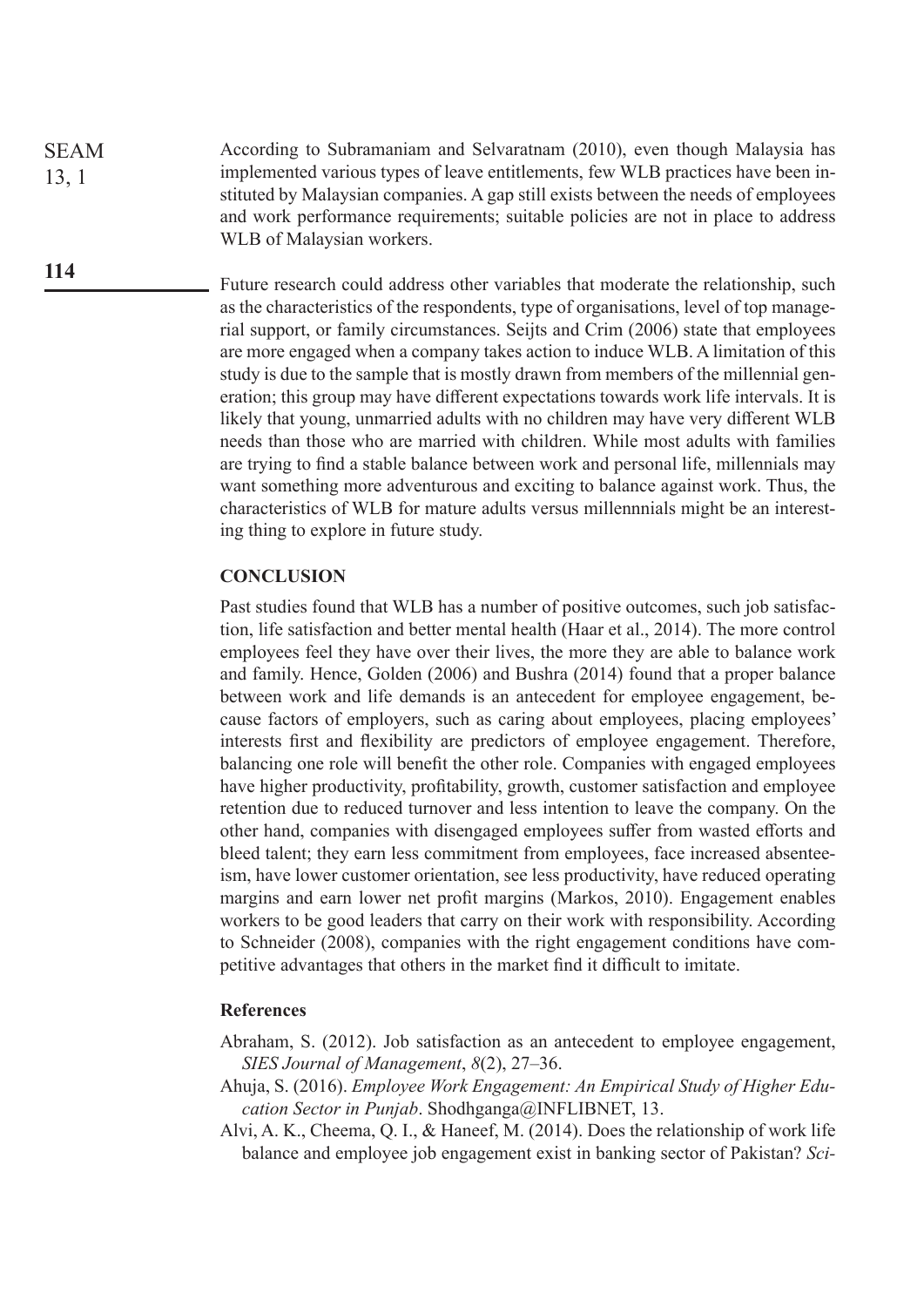*ence International (Lahore)*, *26*(4), 1761-1763.

- Andrew, O. O., & Sofian, S. (2012). Individual factors and work outcomes of employee engagement. *Procedia Social and Behavioral Sciences, 40*, 498–508.
- Anitha, J. (2014). Determinants of employee engagement and their impact on employee performance. *International Journal of Productivity and Performance Management, 63*(3), 308.
- Arshad, H., & Puteh, F. (2015). Determinants of turnover intention among employees. *Journal of Administrative Science, 12*(2), 1-15.
- Beauregard, T. A., & Henry, L. C. (2009). Making the link between work-life practices and organizational performance. *Human Resource Management Review, 19*(1), 9–22.
- Bhalerao, S. K. (2013). Work life balance: The key driver of employee engagement. *ASM's International E-Journal of Ongoing Research in Management and IT*, 1–9.
- Biswakarma, G. (2015). Employees job engagement and turnover intentions in Nepalese private commercial banks – An empirical evidence. *Asian Journal of Research in Business Economics and Management, 5*(11), 61-78
- Blau, P. M. (1964). *Exchange and power in social life*. New York: John Wiley
- Brink, B., & De La Rey, C. (2001). Work–family interaction strain: Coping strategies used by successful women in the public, corporate and self-employed sectors of the economy. *South African Journal of Psychology, 31*(4)*,* 55–61
- Bushra, A. (2014). Impact of work life balance on job satisfaction and organizational commitment among university teachers. *International Journal of Multidisciplinary Science and Engineering, 5*(9), 443–457.
- Chan, B. Y. F., Yeoh, S. F., Lim, C. L., & Osman, S. (2010). An exploratory study on turnover intention among private sector employees. *International Journal of Business and Management, 5*(8), 57–64.
- Dass, A. (2018). Young and jobless in Malaysia. *The Star*. Retrieved December 2018 at https://www.thestar.com.my/business/business-news/2018/08/06/young-andjobless-in-malaysia/
- Donald, C., & Pamela, S. (2013). *Business Research Methods.* McGraw-Hill Education.
- Eikhof, D. R., Warhurst, C., & Haunschild, A. (2007). Introduction: What work? What life? What balance? Critical reflections on the work-life balance debate. *Employee Relations, 29*(4), 325–333.
- Global Competitiveness Report (2017). World Economic Forum. Retrieved 10 January 2019 from http://www3.weforum.org/docs/GCR2017-2018
- Goh, L. (2012). Why job-hoppers hop*. The Star*, 19 February. Retrieved March 2017 from http://thestar.com.my/news/story.asp?file¼/2012/2/19/nation/201202 19070805&sec¼nation
- Golden, C. (2006). *Cultivating careers: Professional development for campus IT.* Louisville, CO: Educause.
- Haar, J. M., Russo, M., Sune, A., & Ollier-Malaterre, A. (2014). Outcomes of worklife balance on job satisfaction, life satisfaction and mental health: A study across seven cultures. *Journal of Vocational Behavior, 85*(3), 361–373.
- Hair, J. F., Black, W. C., Babin, B. J., & Anderson, R. E. (2010). *Multivariate data*

The Impact of Work-Life Balance

**115**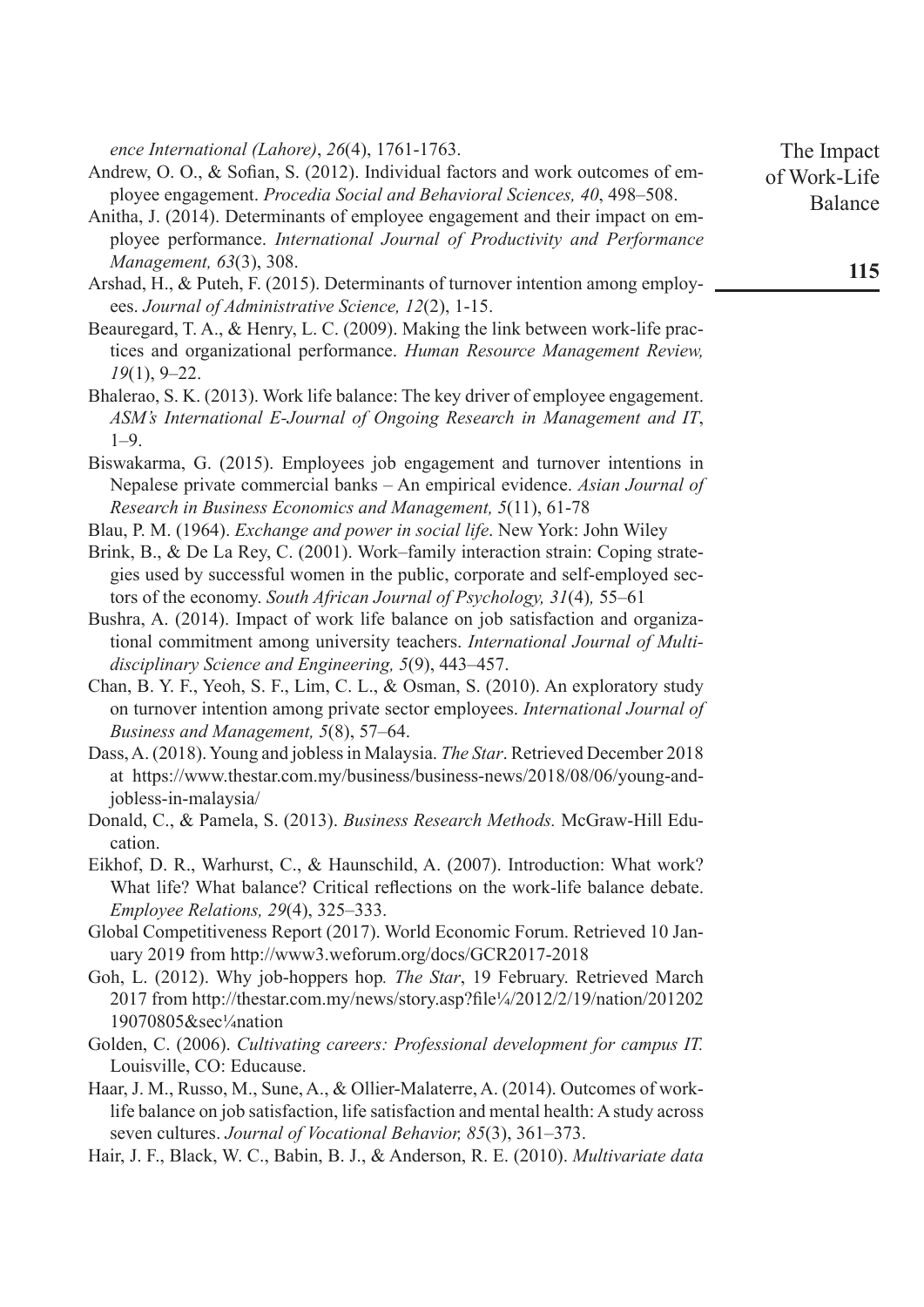| <b>SEAM</b> | analysis: A global perspective. Upper Saddle River, NJ: Pearson Prentice Hall.                                                                                                                                                                                                                                                                                                                                                             |
|-------------|--------------------------------------------------------------------------------------------------------------------------------------------------------------------------------------------------------------------------------------------------------------------------------------------------------------------------------------------------------------------------------------------------------------------------------------------|
| 13, 1       | Heikkeri, E. (2010). Roots and consequences of the employee disengagement phe-<br>nomenon (Masters thesis). Saimaa University of Applied Sciences, Lappeenran-<br>ta, Finland.                                                                                                                                                                                                                                                             |
| 116         | Jose, G., & Mampilly, S. R. (2012). Satisfaction with HR practices and employee<br>engagement: A social exchange perspective. Journal of Economic and Behavio-                                                                                                                                                                                                                                                                             |
|             | ral Studies, 4(7), 423-430.<br>Joseph, G., & Grzywacz, A. B. (2005). The impact of job characteristics on work-<br>to-family facilitation. Journal of Occupational Health Psychology, 10(2), 97.<br>Kahn, W. A. (1990). Psychological conditions of personal engagement and disen-<br>gagement at work. Academy of Management Journal, 33(4), 692-724.<br>Karthik, R. (2013). A study on work-life balance in Chennai Port Trust, Chennai. |
|             | Advances in Management, 6(7), 26-31.<br>Kumar, V., & Pansari, A. (2015). Measuring the benefits of employee engagement.<br>MIT Sloan Management Review, 56(4), 67.                                                                                                                                                                                                                                                                         |
|             | Kumara, J., & Fasana, S. F. (2018). Work life conflict and its impact on turnover in-<br>tention of employees: The mediation role of job satisfaction. International Jour-<br>nal of Scientific and Research Publications, 8(4), 478–484                                                                                                                                                                                                   |
|             | Lavoie, A. (2014). Work life balance and SMEs: Avoiding the "one size fits all".<br>CFIB Research, 1-13.                                                                                                                                                                                                                                                                                                                                   |
|             | Lingard, H., Francis, V., & Turner, M. (2012). Work-life strategies in the Australian<br>construction industry: Implementation issues in a dynamic project-based work<br>environment. International Journal of Project Management, 30(3), 282–295.                                                                                                                                                                                         |
|             | Malaysian Institute of Economic Research (2019). Malaysian Economic Outlook.<br>Retrieved March 2019 from https://www.mier.org.my/outlook/                                                                                                                                                                                                                                                                                                 |
|             | Mark, S., Philip, L., & Adrian, T. (2016). Research methods for business students<br>(7th edition). London: Pearson Education.                                                                                                                                                                                                                                                                                                             |
|             | Markos, S. (2010). Employee engagement: The key to improving performance. In-<br>ternational Journal of Business and Management, 5(12), 89–96.                                                                                                                                                                                                                                                                                             |
|             | Robertson-Smith, G., & Markwick, C. (2009). Employee engagement: A review of<br><i>current thinking.</i> Brighton: Institute for Employment Studies                                                                                                                                                                                                                                                                                        |
|             | Maslach, C., Schaufeli, W. B., & Leiter, M. P. (2001). Job burnout. In S. T. Fiske,<br>D. L. Schacter, & C. Zahn-Waxler (Eds.), Annual Review of Psychology, 52,<br>397-422                                                                                                                                                                                                                                                                |
|             | Mayo Clinic. (2016). How employee involvement kept mayo clinic from flatlin-<br>ing. Retrieved from https://smbp.uwaterloo.ca/2016/05/how-employee-involve-<br>ment-kept-mayo-clinic-from-flatlining/                                                                                                                                                                                                                                      |
|             | Mohsen, T., & Reg, D. (2011). Making sense of Cronbach's alpha. International<br>Journal of Medical Education, 2, 53–55.                                                                                                                                                                                                                                                                                                                   |
|             | Nikkei Asian Review (2018). World Bank cuts Malaysia's 2018 growth forecast.<br>Retrieved on Jan 2019 from https://asia.nikkei.com/Business/Markets/Nikkei-<br>Markets/World-Bank-cuts-Malaysia-s-2018-growth-forecast                                                                                                                                                                                                                     |
|             | Noor, K. M. (2011). Work life balance and intention to leave among academics in<br>Malaysian public higher education institution. International Journal of Business<br>and Social Science, $2(11)$ , $240-248$ .                                                                                                                                                                                                                           |
|             | Ojo, I. S., Salau, O. P., & Falola, H. O. (2014). Work-life balance practices in Nige-                                                                                                                                                                                                                                                                                                                                                     |